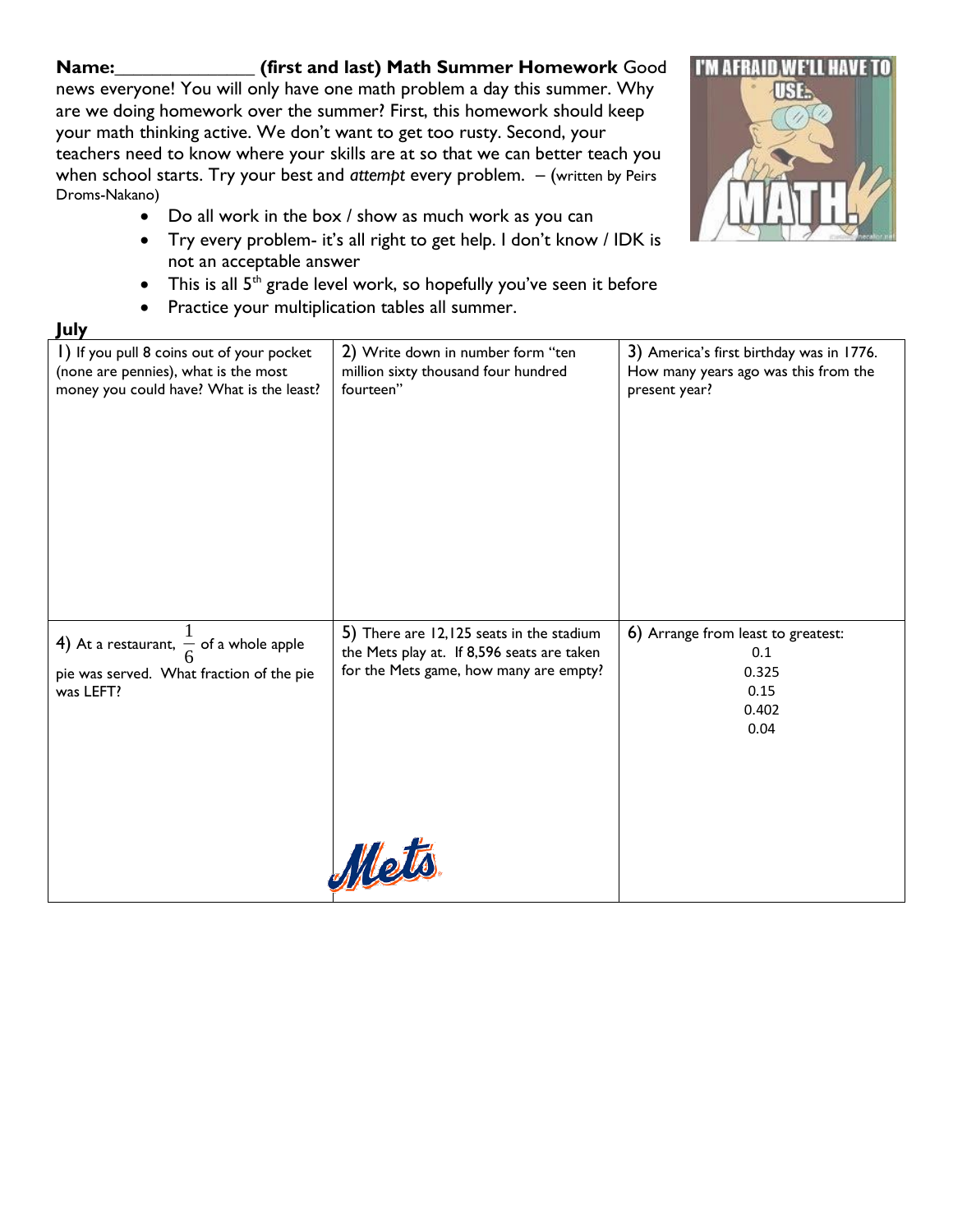| 7) If you watch an hour and a half of TV<br>every day, how many hours in total will<br>you have watched in fourteen days? | 8) Write down all the factors of 36.                                                                                          | 9) The highest point of Whiteface<br>Mountain is 4,867 feet. Round this<br>number to the nearest hundred.                                 |
|---------------------------------------------------------------------------------------------------------------------------|-------------------------------------------------------------------------------------------------------------------------------|-------------------------------------------------------------------------------------------------------------------------------------------|
| 10) What is $2 \frac{3}{4}$ as a fraction and a<br>decimal?                                                               | 11) If 15 times the number n equals 3000,<br>then what is the value of the number n?                                          | 12) Change the following decimals into<br>fractions, and put in lowest terms<br>(simplified):<br>0.5<br>0.08<br>0.25<br>0.4               |
| 13)<br>$\frac{1}{8} + \frac{3}{8} =$ - ?<br>3<br>$\mathbf{1}$<br>5<br>10                                                  | 14) Your first summer reading book is<br>240 pages. If you read 15 pages per day,<br>how many days will it take to finish it? | 15) What mixed number equals<br>17<br>$\frac{17}{4}$ ?                                                                                    |
| 16) Solve the following problems using<br>the standard algorithm :<br>100 X 45<br>$\bullet$<br>48 X 50<br>21 X 40         | 17) The pool is 32 feet wide and 50 feet<br>long. What is the perimeter?                                                      | 18) Maya finished 0.72 of the assignment.<br>(The whole assignment is 1.0) What<br>percent of the assignment does she still<br>have left? |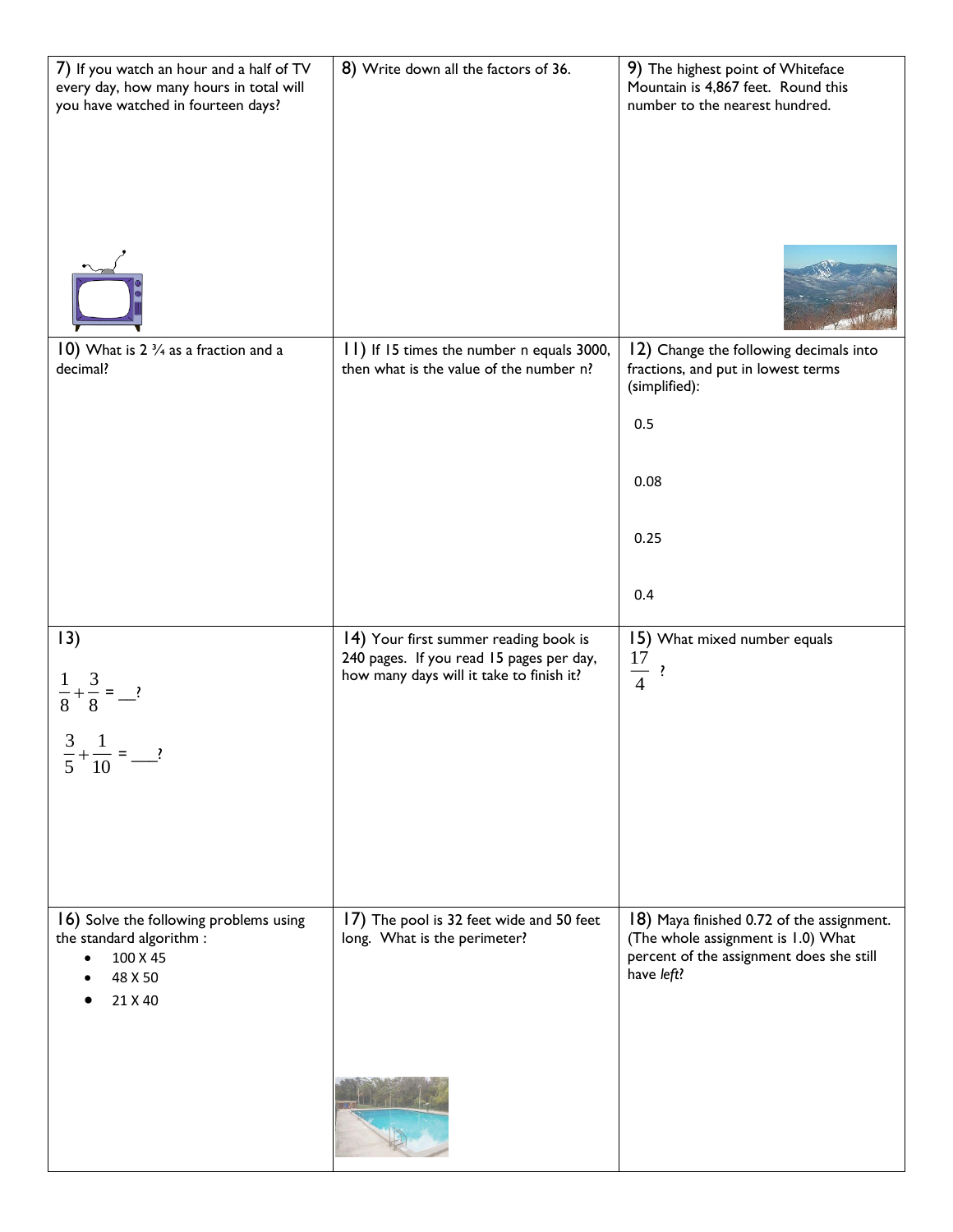| 19) How would you write "seven fewer<br>than the number x" as an expression"?  | 20) Add 30.75, 49.08, 102.0 and 1.02.<br>What is the rule for the decimal point<br>when adding or subtracting decimal<br>numbers? | 21) One notebook costs \$1.27 including<br>tax.<br>How much would six notebooks<br>$\bullet$<br>cost?<br>If you pay with \$20, how much<br>$\bullet$<br>change will you get back? |
|--------------------------------------------------------------------------------|-----------------------------------------------------------------------------------------------------------------------------------|-----------------------------------------------------------------------------------------------------------------------------------------------------------------------------------|
| 22) Which is larger<br>31<br>44                                                | 23) One subway car of a train can hold<br>75 people. If there are 310 people, how                                                 | 24) If 209 + $x = 542$ ,<br>then what is the value of x?                                                                                                                          |
| $\frac{1}{2}$ or $\frac{1}{3}$<br>How do you know?                             | many subway cars will be needed?<br>Explain why you rounded up or down.                                                           |                                                                                                                                                                                   |
|                                                                                |                                                                                                                                   |                                                                                                                                                                                   |
| 25) Round these numbers to the nearest<br>thousand.<br>5,469<br>2,199<br>1,834 | 26) Kendra mowed 3/5 of her backyard<br>and then took a break.<br>What is 3/5 as a decimal number?                                | 27) If you spend \$25 per day, how long<br>will it take you to spend \$1000?                                                                                                      |
|                                                                                |                                                                                                                                   |                                                                                                                                                                                   |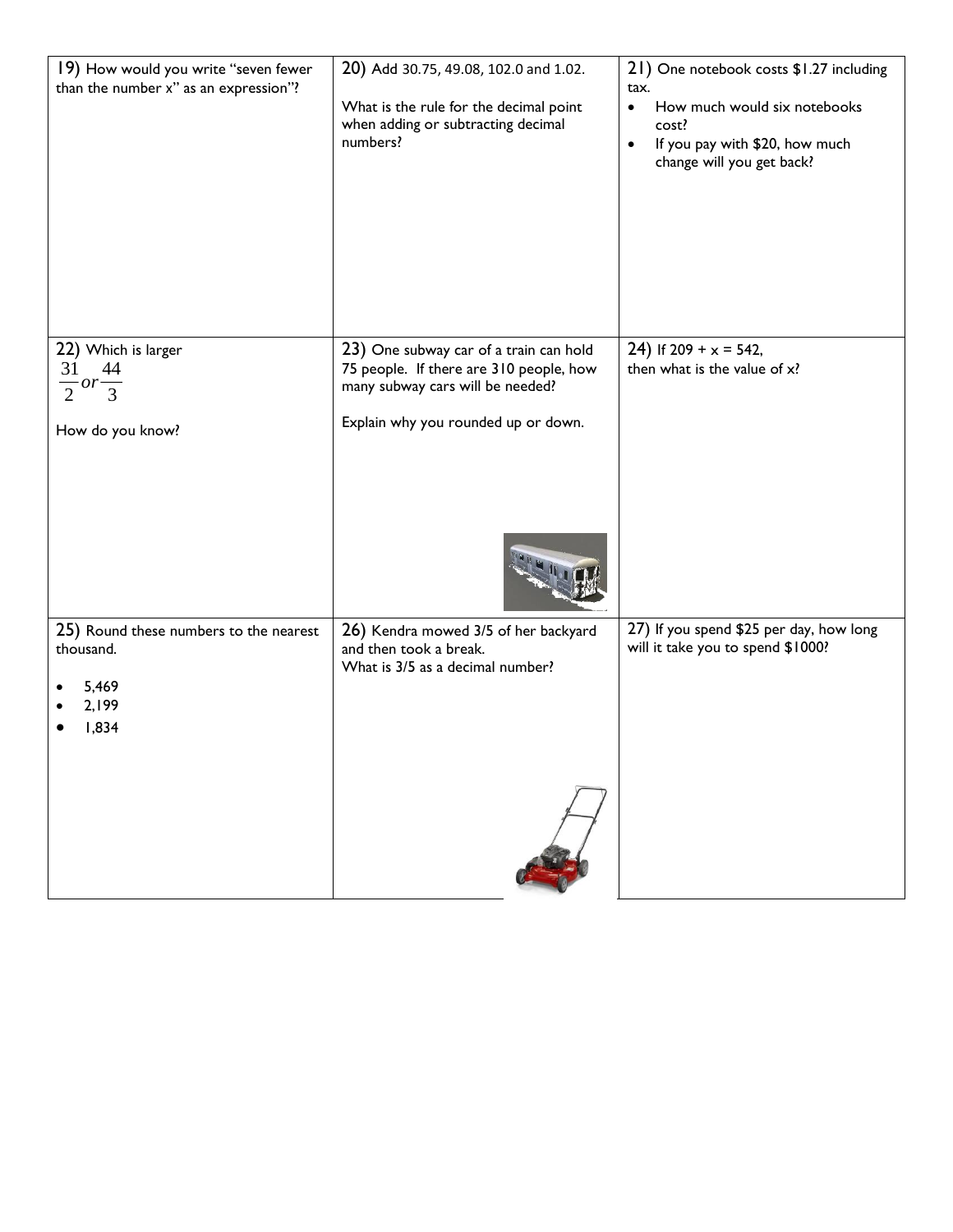| 28) Write down three fractions that are<br>equivalent to $\frac{3}{5}$ .           | 29) What is 10,045 divided by 5?<br>(Show all work).                                                                   | 30) The temperature for three days was<br>97, 90, and 92 degrees. What was the<br>average temperature?                                              |
|------------------------------------------------------------------------------------|------------------------------------------------------------------------------------------------------------------------|-----------------------------------------------------------------------------------------------------------------------------------------------------|
| 31) Find the product of 106 and 25.                                                | August 1) There are 1520 post-its in a<br>box. If you buy 14 boxes how many post-<br>its do you have altogether?       | 2) There are 40 people on a bus. 24 of<br>them are children. What fraction are<br>children? Simplify the fraction to lowest<br>terms.               |
| 3) Use long division to solve. Round to<br>the hundredths place.<br>$3016 \div 82$ | 4) Ladaya can jump 18 times in 2 minutes<br>of double dutch. At this rate, how many<br>jumps can she make in 7 minutes | 5) If the perimeter of a rectangle is 18<br>feet and the width of $\frac{1}{2}$ feet, then what<br>is the length of the rectangle?                  |
| 6) Use the order of operations and solve:<br>(PEMDAS)<br>$6 + 4 \times 5 - 2 + 15$ | 7) What is 16% as a fraction? (Simplify to<br>lowest terms).                                                           | 8) Amanda is planting flower seeds. If she<br>plants 144 seeds and she plants 6 seeds in<br>each flowerpot, how many flowerpots will<br>Amanda use? |